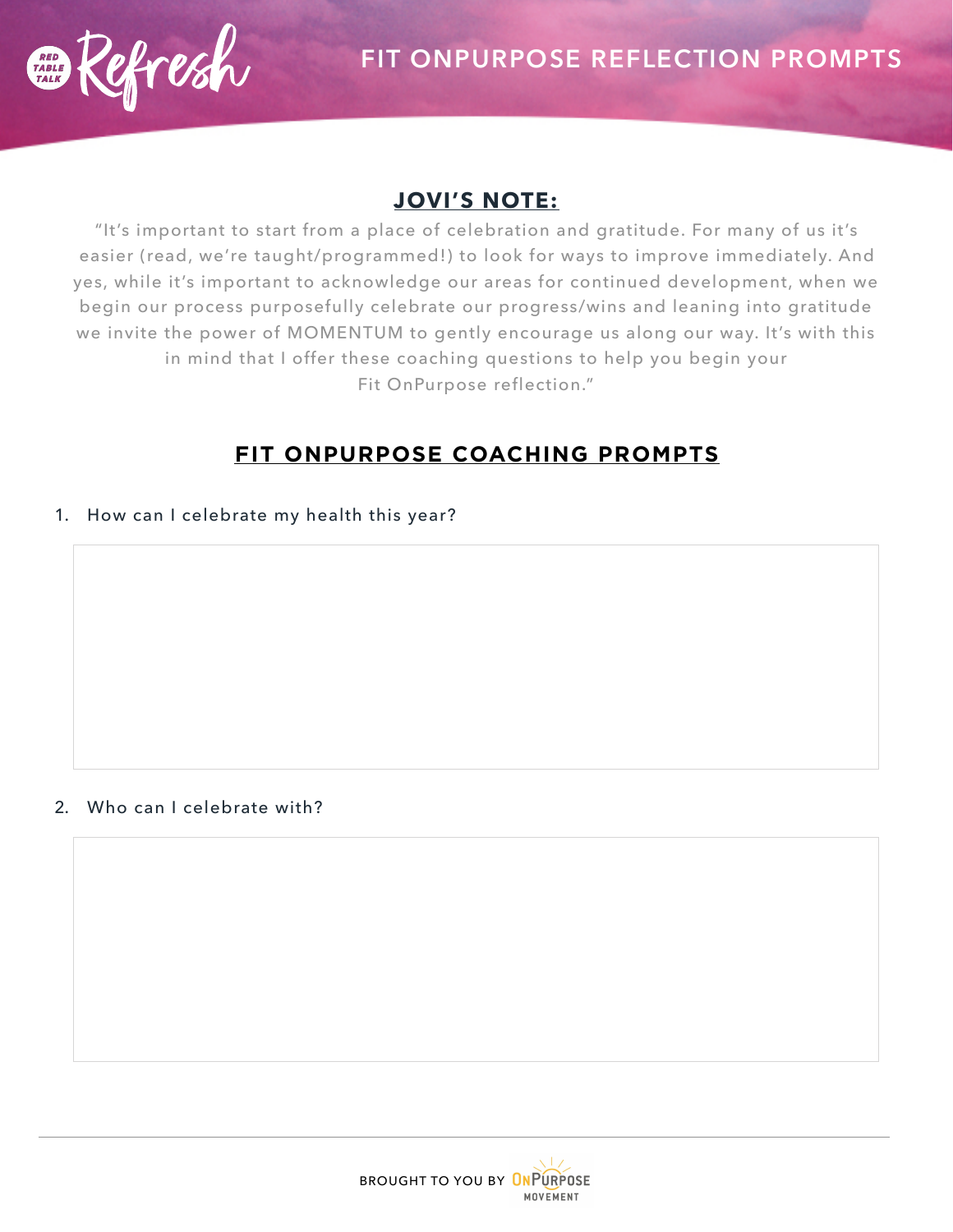

3. How will I thank my body for how it has served me?

4. Who has supported my health journey? How can I thank them?

5. How have I affirmed myself along the way? (What specific actions, words spoken etc)?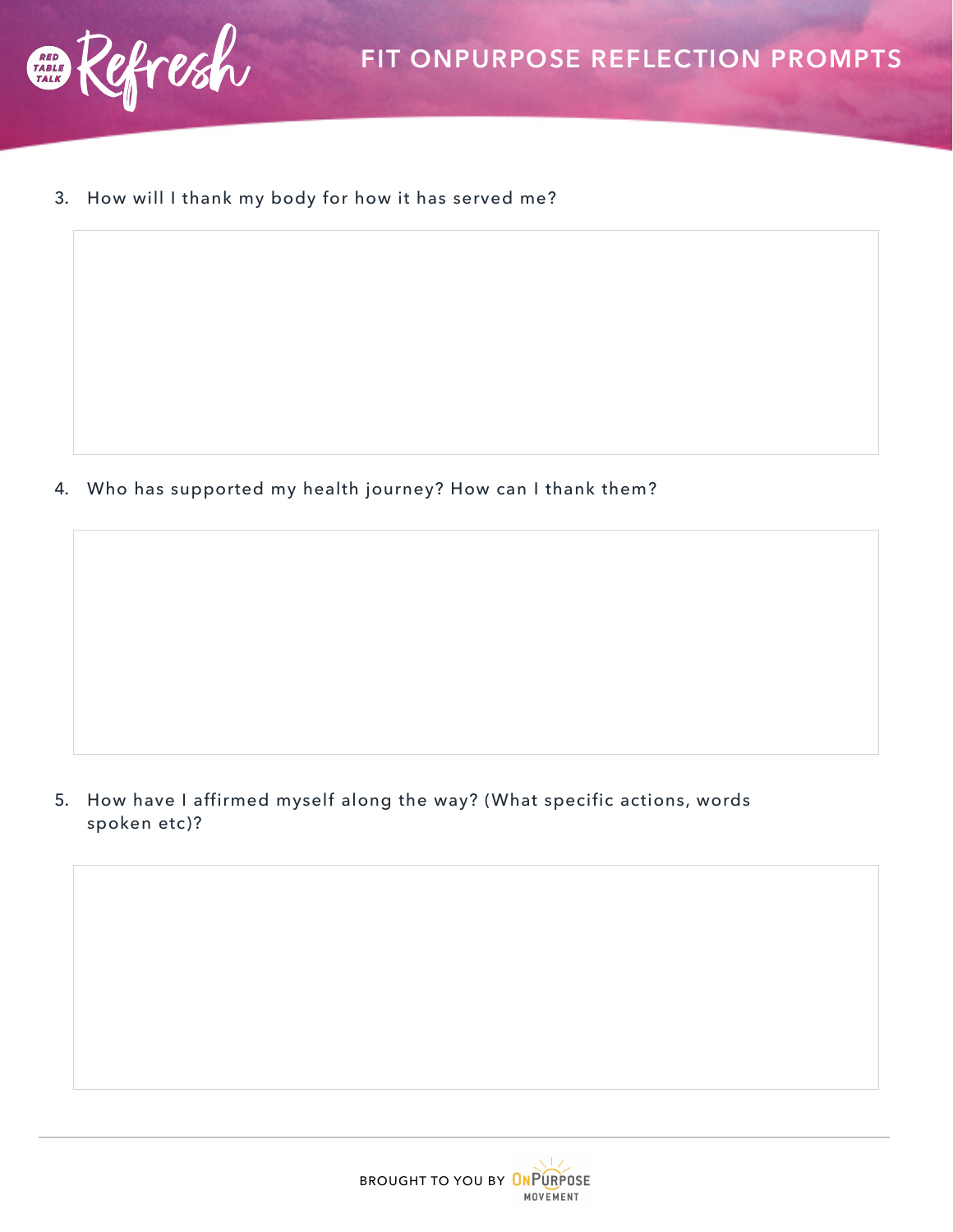

6. How have I welcomed PEACE into my mind and soul? How will/can I celebrate that choice?

7. Who has supported my health journey? How can I thank them?

8. How have I affirmed myself along the way? *(What specific actions, words spoken etc)*

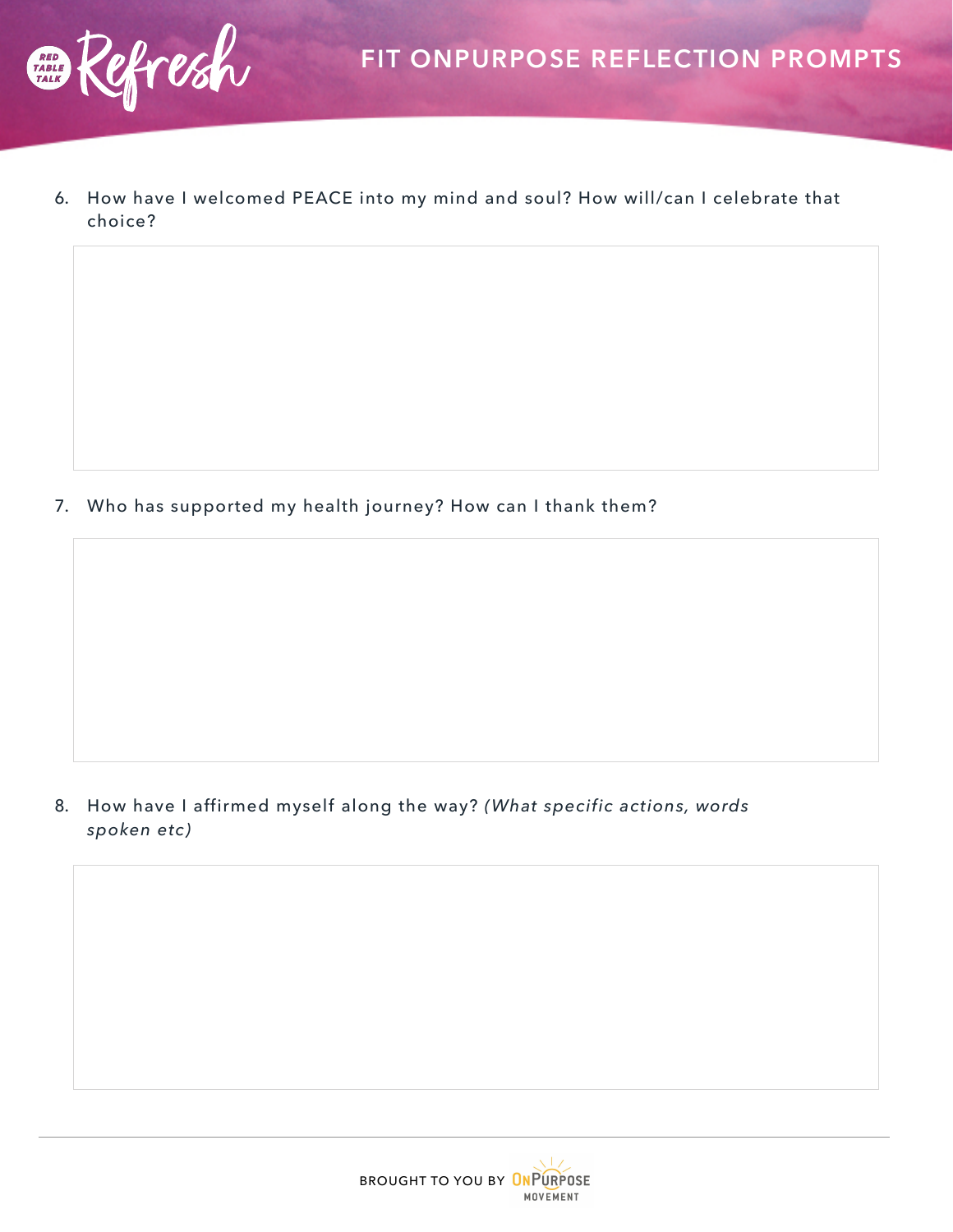

9. How have I welcomed PEACE into my mind and soul? How will/can I celebrate that choice?

10. How did my fitness/health help me show up in other areas of my life?

11. (Fill in the blank) My body has allowed me to successfully do: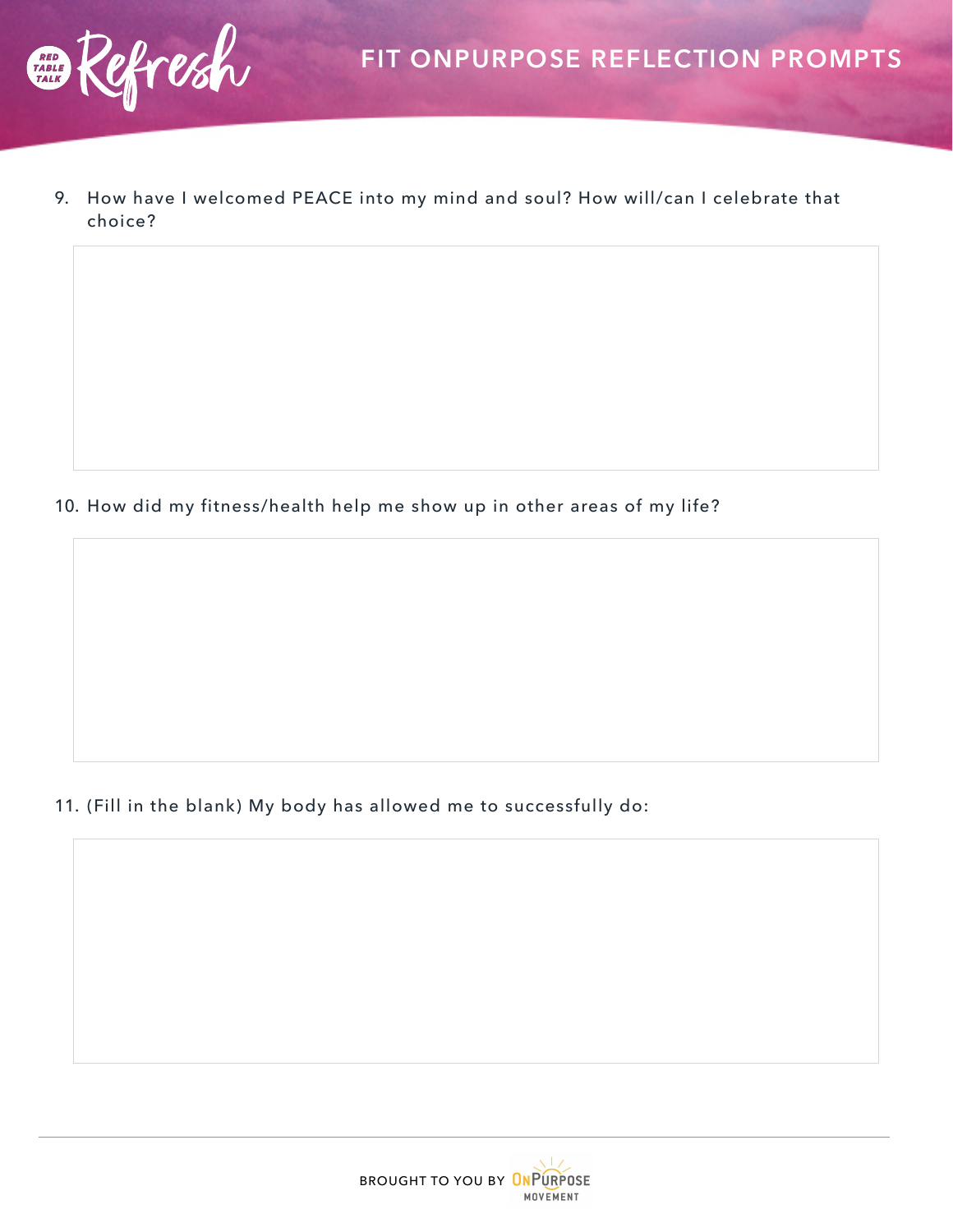

12. How have I honored my body?

13. How have I honored and protected my mind? How can I strengthen this practice?

#### 14. Do I have specific health or fitness goals? Why or why not?